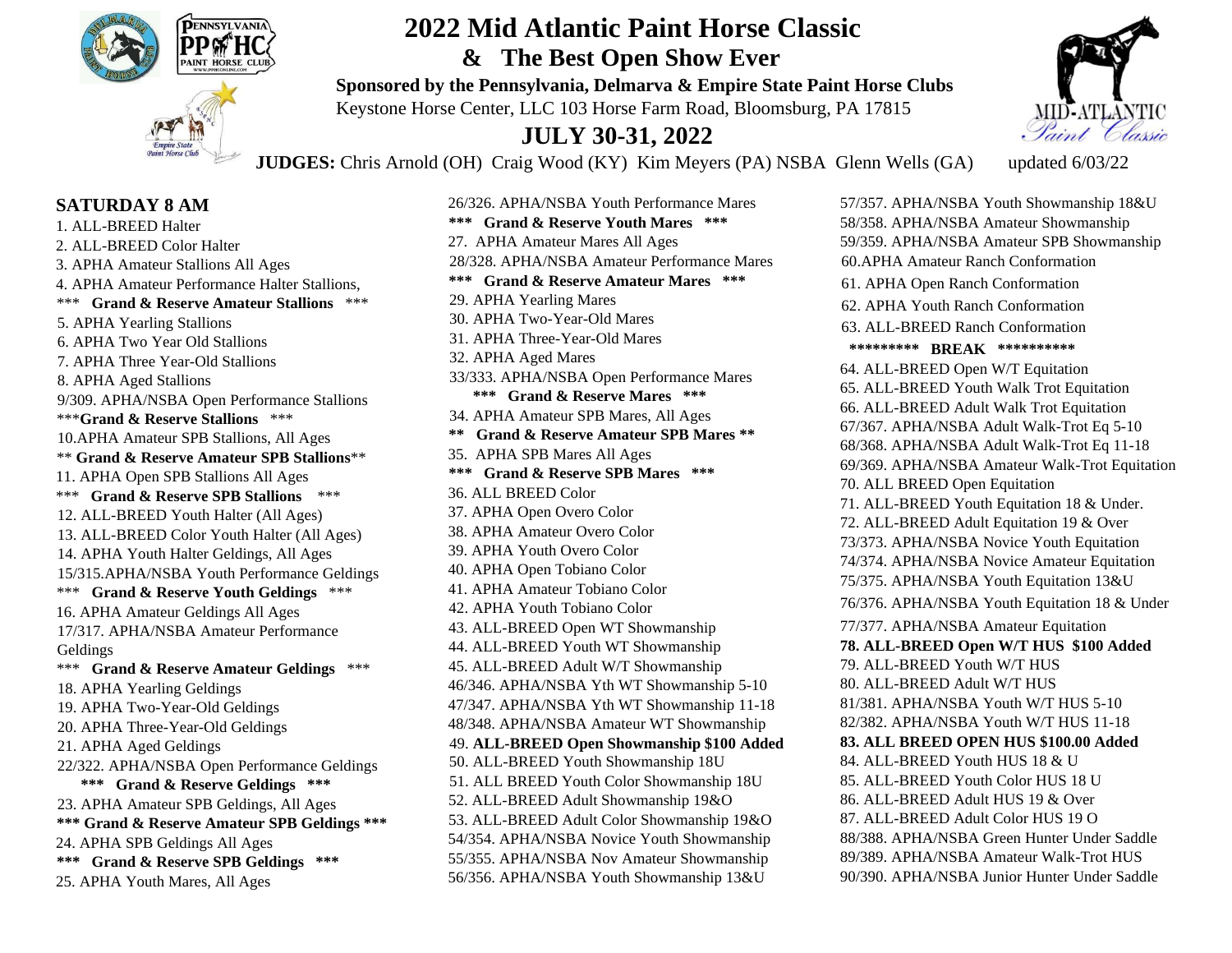

# **2022 Mid Atlantic Paint Horse Classic EXECUTE:** THE BEST Open Show Ever

**Sponsored by the Pennsylvania, Delmarva & Empire State Paint Horse Clubs** Keystone Horse Center, LLC 103 Horse Farm Road, Bloomsburg, PA 17815

### **JULY 30-31, 2022**

**JUDGES:** Chris Arnold (OH) Craig Wood (KY) Kim Meyers (PA) NSBA Glenn Wells (GA) updated 6/03/22



91/391.APHA/NSBA Nov Youth HUS 92/392. APHA/NSBA Nov Amateur HUS 93/393. APHA/NSBA Youth HUS 13U 94/394. APHA/NSBA Youth HUS 18-U 95/395. APHA/NSBA Senior HUS 96/396. APHA/NSBA Open SPB HUS 97/397 APHA/NSBA Amateur HUS **\*\*\*\*\*Short Break\*\*\*\*\*\*\*\*** 

98/398. APHA/NSBA Green Western Riding 99/399. APHA/NSBA Youth Western Riding 100/400. APHA/NSBA Amateur Western Riding 101/401 APHA/NSBA Open Western Riding 102.APHA Youth Ranch Reining 103.APHA Amateur Ranch Reining 104.APHA Ranch Reining 105.APHA Youth Reining 106.APHA Amateur Reining 107.APHA Open Reining **\*\*\*\*\*\*\*\* Break \*\*\*\*\*\*\*\*** 

#### **Ranch Riding shown outside – weather permitting**

108. ALL-BREED Open Ranch Riding 109. ALL-BREED Adult Ranch Riding 110/410. APHA/NSBA Novice Amateur Ranch Riding

111. ALL-BREED Open W/T Ranch Riding 112/412. APHA/NSBA Amateur Ranch Riding 113/413. APHA/NSBA Open Ranch Riding

#### **SUNDAY 8AM**

114. ALL-BREED Open W/T Trail 115. ALL-BREED Youth W/T Trail 116. ALL-BREED Adult W/T Trail 117/417. APHA/NSBA Youth Walk-Trot Trail 5-10 118/418. APHA/NSBA Youth Walk-Trot Trail 11-18 119/419. APHA/NSBA Amateur Walk Trot Trail 120. ALL-BREED In-Hand Trail Yearling & 2yr old

121. APHA Open Yearling In-Hand Trail 122. APHA Amateur Yearling In-Hand Trail 123. ALL BREED Open Trail 124. ALL-BREED Youth Trail 18 & Under 125. ALL-BREED Youth Color Trail 18U 126. ALL-BREED Adult Trail 19&O 127. ALL-BREED Adult Color Trail 19&O 128/428. APHA/NSBA Green Trail 129/429. APHA/NSBA Novice Youth Trail 130/430. APHA/NSBA Novice Amateur Trail 131/431. APHA/NSBA Youth Trail 13 & Under 132/432. APHA/NSBA Youth Trail 18 & Under 133/433. APHA/NSBA Trail All Ages 134/434. APHA/NSBA SPB Trail All Ages 135/435. APHA/NSBA Amateur Trail **\*\*\*\*\*\*\*\* Break \*\*\*\*\*\*\*\*** 

**Ranch Trail & Ranch Pleasure shown outside – weather permitting \*Ranch Trail & Ranch Pleasure are back to back ~Horse stays in the arena~** 

136. ALL-BREED Ranch Trail\* 137. ALL-BREED Ranch Pleasure (pattern) 138. ALL BREED W/T Ranch Trail 139. ALL BREED W/T Ranch Pleasure (pattern) 140/440. APHA/NSBA Novice Amateur Ranch Trail 141/441. APHA/NSBA Nov Amt Ranch Pleas (pat) 142/442. APHA/NSBA Youth Ranch Trail 18 & U 143/443. APHA/NSBA Youth Ranch Pleas 18U (pat) 144/444. APHA/NSBA Amateur Ranch Trail 145/445. APHA/NSBA Amateur Ranch Pleas(pat) 146/446. APHA/NSBA Open Ranch Trail 147/447 APHA/NSBA Open Ranch Pleasure (pat) . **\*\*\*\*\*\*\*\*\*\* BREAK \*\*\*\*\*\*\*\*\*\***  148. ALL BREED Open W/T Ranch Rail Pleasure 149. ALL BREED Youth W/T Ranch Rail Pleasure 150. ALL BREED Adult W/T Ranch Rail Pleasure

151. ALL-BREED Open Ranch Rail Pleasure. 152/452. APHA/NSBA Nov Am Ranch Rail Pleas 153/453. APHA/NSBA Youth Ranch Rail Pleasure 154/454. APHA/NSBA Amateur Ranch Rail Pleas 155/455. APHA/NSBA Open Ranch Rail Pleasure  **\*\*\*\*\*\*\*\* Break \*\*\*\*\*\*\*\***  156. ALL-BREED Longe Line 1 & 2yr old 157. APHA Yearling Longe Line 158. APHA Amateur Yearling Longe Line 159. APHA Open 2 Yr. Old Longe Line 160. APHA Amateur 2 Yr. Old Longe Line 161. APHA Lead Line 8 & Under 161a. ALL-BREED Lead Line 8 Under **162.**ALL-BREED Open WT Horsemanship 163.ALL-BREED Youth WT Horsemanship 164.ALL-BREED Adult WT Horsemanship 19&O 165/465.APHA/NSBA Yth WT Horsemanship 5-10 166/466.APHA/NSBA Yth WT Horsemanship 11-18 167/467.APHA/NSBA Amateur WT Horsemanship 168.ALL-BREED Open Horsemanship 169.ALL-BREED Youth Horsemanship 18&U 170.ALL.BREED Youth Color Horsemanship 18&U 171.ALL-BREED Adult Horsemanship 19&O 172.ALL-BREED Adult Color Horsemanship 19&O 173/473.APHA/NSBA Nov Youth Horsemanship 174/474.APHA/NSBA Nov Amateur Horsemanship 175/475.APHA/NSBA Youth Horsemanship 13U 176/476.APHA/NSBA Youth Horsemanship 18U 177/477.APHA/NSBA Amateur Horsemanship 178/478.APHA/NSBA SPB Amateur Horsemanship. 179.**ALL-BREED Open W/T W Pleas \$100 Added** 180. ALL-BREED Youth W/T West Pleas 18&U 181. ALL-BREED Adult W/T West Pleas 19& O 182/482. APHA/NSBA Youth WT West Pl 5-10 183/483.. APHA/NSBA Youth WT West Pl 11-18 184/484. APHA/NSBA Green Western Pleasure